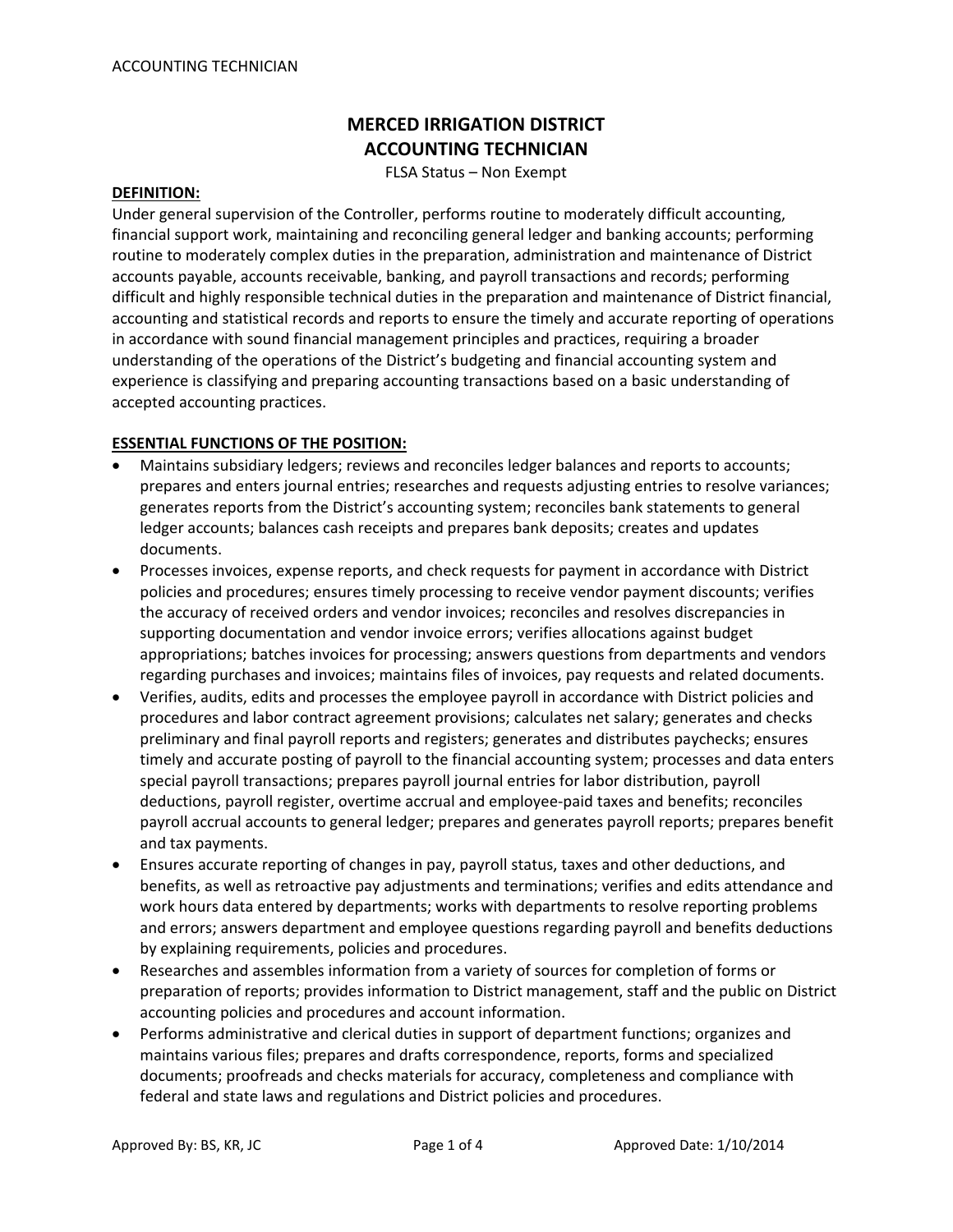- Maintains and analyzes job costing system and reports; prepares invoices.
- Assist with the District's periodic and annual inventory counts and calculations; prepare journal entries for account reconciliation.
- Provides backup clerical and accounting operations assistance to other staff, including purchasing.
- Participates in safety training programs, reports all workplace accidents, violations or infractions to management, and other related functions.
- Assist with annual audit process.
- Maintains, disperses funds in accordance with the District's policies, and reconciles the District's Petty Cash Fund.
- Maintains the District's Credit Cards and Gas Cards according to the District's policies.
- Performs duties above for Twin Lakes Management Company, as applicable.
- Work overtime, weekends and holidays as required to provide for emergency response and to accommodate the needs of the business.
- Perform other duties as requested, directed or assigned.

## **QUALIFICATIONS:**

Any combination of experience and education that would prepare the candidate for the duties and responsibilities of the position is acceptable.

## **Education:**

- Graduation from high school.
- Completion of course work in bookkeeping and accounting

## **Experience:**

- A minimum of one (1) year of progressively responsible experience in performing financial or statistical record keeping.
- Experience in a public agency setting is a plus.

## **Ability to:**

- Operate a computer using Microsoft Office applications
- Organize, set priorities and exercise sound judgment within established guidelines.
- Interpret, apply and reach sound decisions in accordance with District rules, policies and department procedures.
- Make calculations and tabulations and review fiscal and related documents accurately and rapidly.
- Communicate clearly and concisely, both verbally and in writing.
- Understand and carry out verbal and written instructions.
- Establish and maintain effective working relationships with those contacted in the course of performing the daily work function.
- Operate a typewriter, 10‐key, copier and other common office machines.

## **Knowledge of:**

- Practices and procedures of governmental budgeting and accounting.
- Methods, practices, documents and terminology used in processing accounting transactions and in financial record keeping.
- District rules, procedures and practices governing cash receipting, purchasing, accounts payable processing, payroll and time reporting and related financial transactions.
- The District's Chart of Accounts and general funding sources.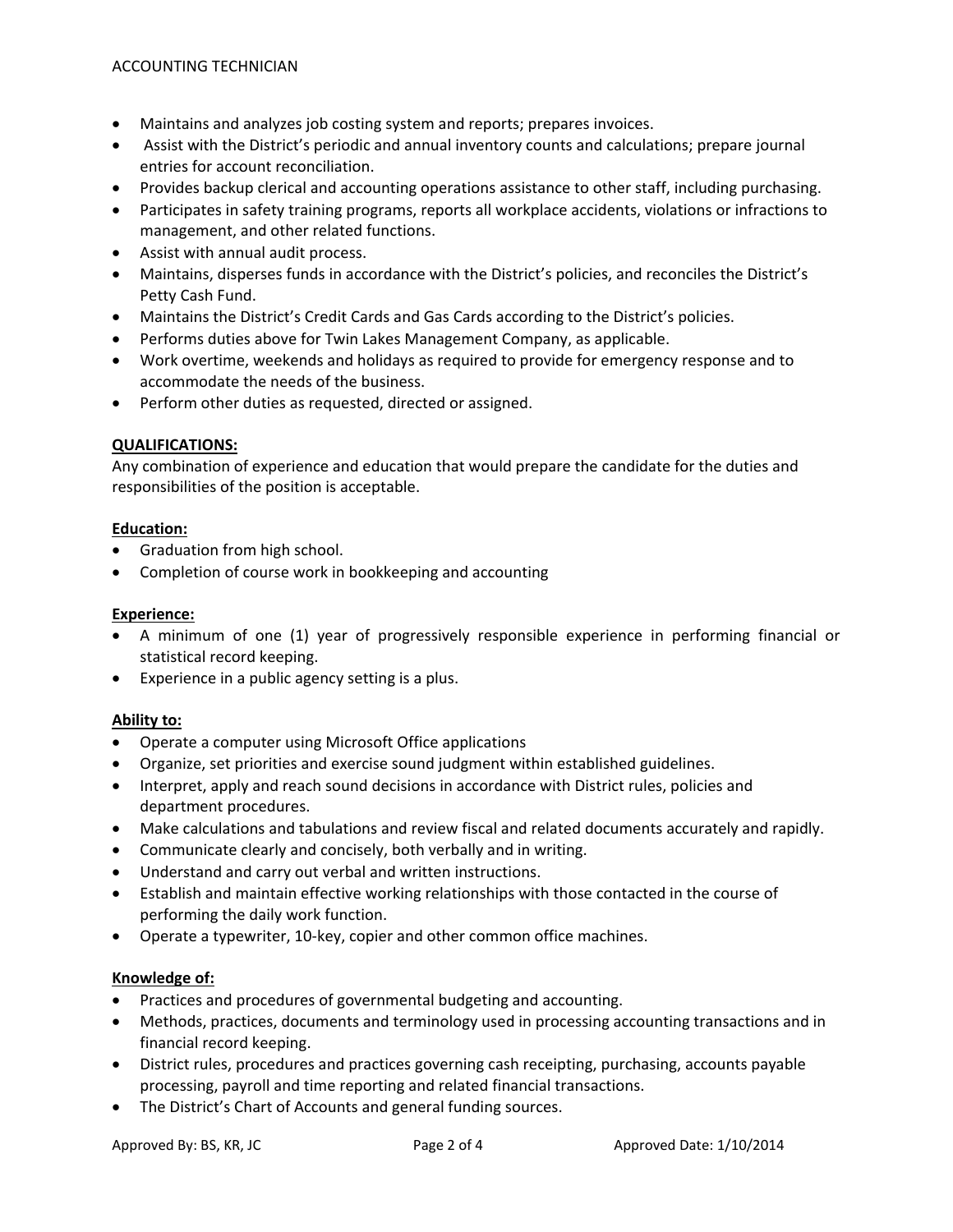- The District's general ledger accounting system and associated practices and procedures for processing accounting information and interpreting input and output data.
- Fundamental accounting and internal control practices and procedures.
- Modern office practices, procedures, methods and equipment.
- Computer systems and applications including, but not limited to, Microsoft Office applications (Excel, Word, Access, Outlook, PowerPoint).

## **Necessary Special Requirements:**

- A valid California Class C Driver License and the ability to maintain insurability under the District's vehicle insurance program.
- Abide by all District policies, guidelines and rules.

#### **ENVIRONMENTAL FACTORS:**

- Exposure to the sun: 10% or less work time spent outside a building and exposed to the sun.
- Irregular or extended work hours: Occasionally required to change working hours or work overtime.
- Work performed in an office environment

The mental and physical demands described here are representative of those that must be met by an employee to successfully perform the essential functions of this job. Reasonable accommodations may be made to enable individuals with disabilities to perform the essential functions:

#### **ESSENTIAL MENTAL ABILITIES:**

- Exercise independent judgment.
- Self-directing and organized.
- Reason objectively.
- Assess, project and plan work activities on a daily and weekly basis.
- Interpret state/ federal/agency regulations.
- Document concisely, accurately and timely.
- Handle a variety of duties which may be interrupted or changed by immediate circumstances.

## **TYPICAL PHYSICAL DEMANDS:**

- Communicate orally and in writing with District management, co‐workers, outside auditors, customers, and the public in face‐to‐face and one‐on‐one settings.
- Transport, set-up and removal of promotional equipment and materials at various public functions.
- Use of office equipment such as computer, copiers, scanners, and fax machines.
- Capable of negotiating stairways.

| Sitting:    | Remains in a seated position for up to eight (8) hours per day                                                |
|-------------|---------------------------------------------------------------------------------------------------------------|
| Hands/Arms: | Operates computer for up to eight (8) hours per day                                                           |
| Lifting:    | Raises and lowers boxes and supplies up to twenty-five (25) pounds.                                           |
| Stooping:   | Bends body downward and forward by bending at the knees or waist                                              |
| Talking:    | Expresses ideas and shares information by means of spoken work in person and by<br>telephone.                 |
| Hearing:    | Hears well enough to receive communications in person and by telephone.                                       |
| Vision:     | Reads written and video messages for up to eight (8) hours per day. Operate vehicles<br>and office equipment. |